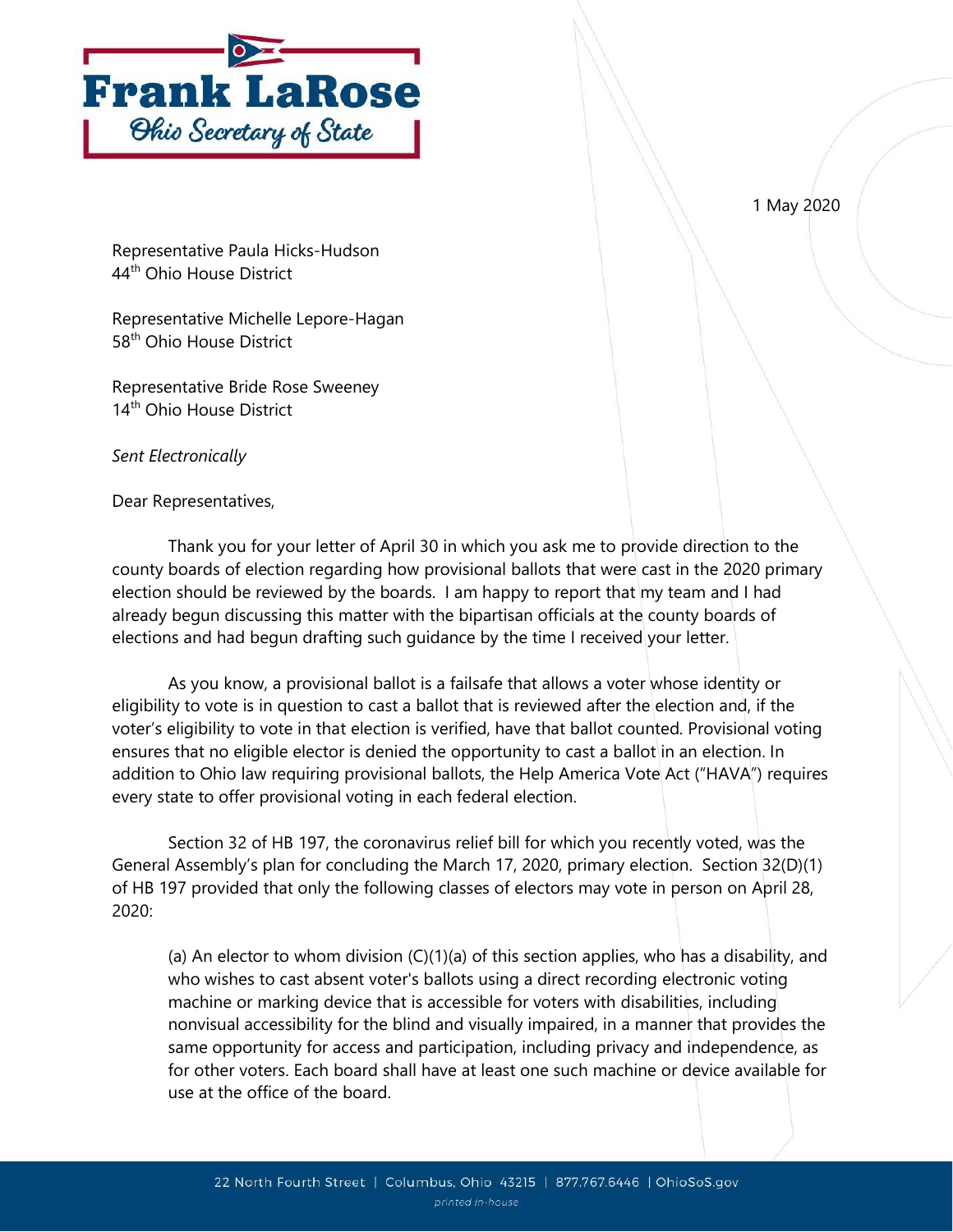(b) An elector to whom division  $(C)(1)(a)$  of this section applies and who is unable to receive mail at the place where the elector resides or at another location.

Sections 32(C)(3) and 32(E) of HB 197 required all other electors who had not yet voted in the 2020 primary election to apply for an absentee ballot by mail and to return the same to their board of elections. Section 32(C)(7) of HB 197 explicitly required that a county board of elections provide a voter with a provisional ballot by mail if the board determined that a voter's absentee ballot application was "not valid because the applicant is an elector who has moved or had a change of name without updating the elector's registration, as described in section 3503.16 of the Revised Code, or for any other reason, . . ."

I understand that because of the current COVID-19 pandemic, it was the intention of HB 197 to drastically limit the number of voters who could vote in person on April 28 to only the two classes of voters described above. But despite your best intention of protecting the public and the elections officials on duty by limiting who could vote in person that day, my staff and I anticipated that there would be other voters who would likely appear at the polling locations on April 28th. We anticipated that on April 28 there would be instances where voters submitted applications for absentee ballots by the statutory noon deadline on April 25 but did not receive their ballots in their mail and still wished to vote. And we anticipated that on April 28 there would likely be voters who were not informed of, or who were misinformed about, the limited, in-person voting requirements you set in HB 197. Those two situations were not addressed in Section 32 of HB 197.

Because HB 197 did not explicitly address those two situations, and because Ohio and federal law require it, on April 17, 2020, boards of elections were directed to provide provisional ballots to voters who appeared at the county's polling location on April 28. The poster that accompanied Directive 2020-08 was created to inform potential voters arriving at the polling locations on April 28 about the limitations HB 197 placed on in-person voting. The poster also stated, however, that if a voter had applied for an absentee ballot but did not receive it in the mail, then the voter could enter the polling place to seek assistance from an election official.

While Ohio and federal law require that these other April 28 in-person voters be allowed to cast provisional ballots, whether each provisional ballot cast is counted is a different legal issue. As in every election, it is the four members of each bi-partisan county board of elections who determine the validity of a provisional ballot after each election. In a properly advertised public meeting, the board members must verify the eligibility of each person who cast a provisional ballot and the validity of each provisional voter statement. Boards must follow a Step-by-Step Process set forth in Chapter 6 of our Election Official Manual ("EOM") in deciding whether a particular provisional ballot cast should be counted.

Today I issued guidance on provisional ballots to the eighty-eight county boards of election in Directive 2020-09, a copy of which is attached for your reference. The directive applies HB 197 and permanent state and federal law to state that if a voter applied for an